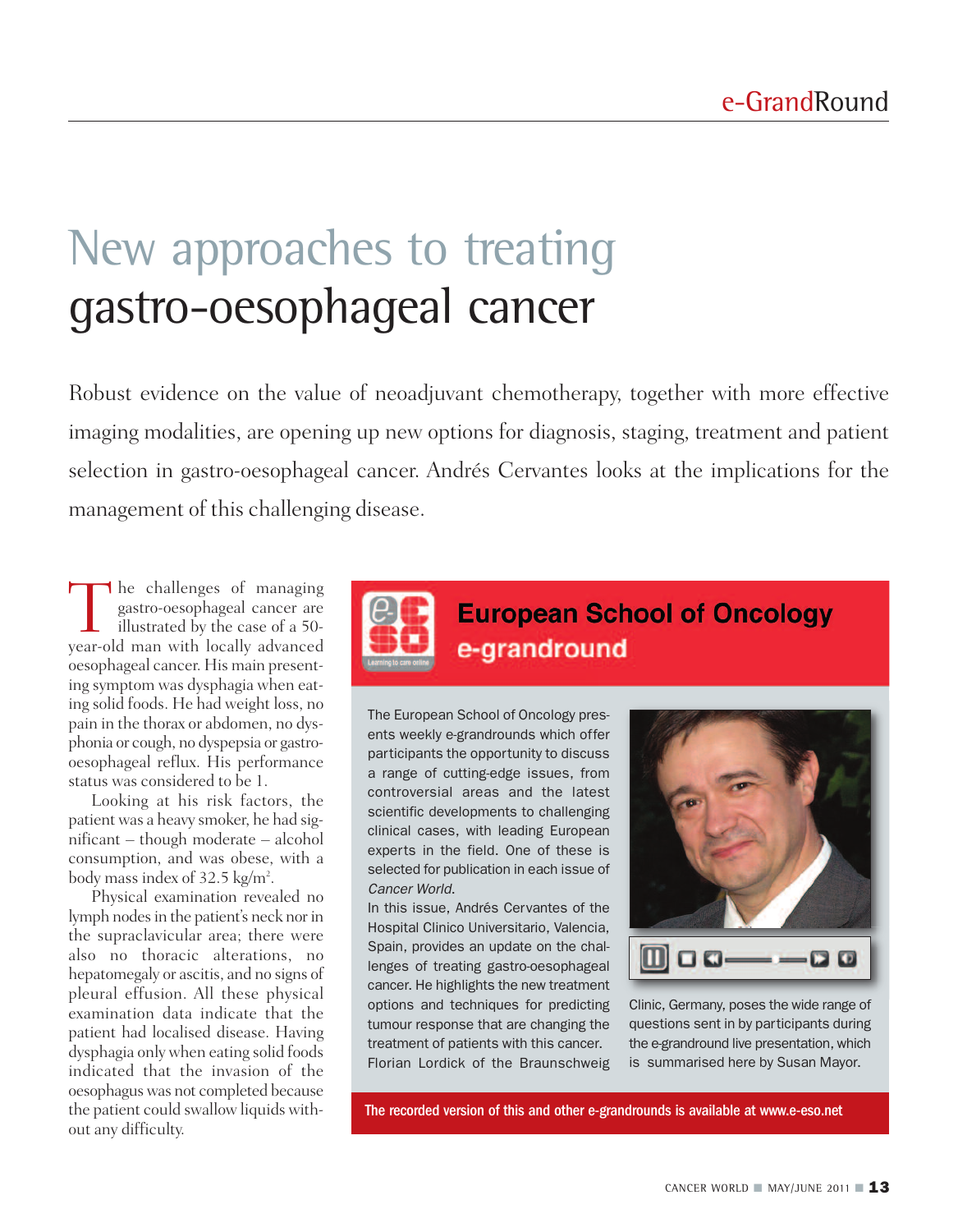#### DIAGNOSTIC TESTS

An oesophagoscopy indicated an ulcerated neoplastic lesion in the lower third of the oesophagus at 38 cm from the teeth, situated over an ectopic area of gastric mucosa, 3 cm long, without involving the gastro-oesophageal junction. This oesophagitis was related to gastro-oesophageal reflux. This description is very clearly a Barrett's oesophagus area transforming into a lower third oesophageal cancer.

The stomach and the duodenum were also explored because the tumour could have passed through the stenotic

lesion, but they did not show any change. During the procedure, a biopsy was performed and this showed poorly differentiated and infiltrating diffuse adenocarcinoma of the oesophagus over Barrett's oesophagus.

The oesophagogramwas one of the most common diagnostic techniques performed some years ago, and we still perform this type of imaging. The image (see figure) shows some alteration of the mucosa of the lower third of the oesophagus, with irregular areas indicating a malignant tumour of the oesophagus.

A CT scan of the thorax, abdomen and pelvis showed no distant metastases; the lungs and liver were clear, and the only two

findings were related to local regions. First, in the oesophagus, there was a thickness of the whole oesophageal wall at the lower third of the oesophagus. This was without any anatomical relation to the trachea or left bronchus. There was also enlargement of lymph nodesin the para-oesophageal area and in the upper mediastinum.

After doing the oesophagoscopy, the oesophagogram and a complete body CT scan, the clinical staging is considered cT3cN1cM0 stage 3a (where 'c'

indicates clinical assessment), because the tumour has completely thickened the whole wall of the oesophagus. It is N1 because the enlarged lymph nodes are observed in the CT scan and cM0 because, clinically, there is no evidence of metastatic disease. We considered this patient to be at clinical stage 3a.

To summarise this, I would like to consider what was the classical approach to oesophageal cancer. First, the patient underwent surgical resection.After surgical resection, pathology assessment helped in the estimation of the risks. Postoperative treatment was based on

#### **DIAGNOSTIC OESOPHAGOGRAM**



Oesophagrams should be used strictly for diagnosis and not for staging. The irregular dark area shows the malignancy *Source:* Courtesy of Andrés Cervantes

the classical TNM stage. Postoperative chemotherapy was of either doubtful or no value, and postoperative chemoradiation was recommended by some experts.

Question: *What do you consider the standard proceduresin staging oesophageal cancertoday?Which examinations can be recommended as standard?*

Answer: *I think that oesophagoscopy is themain procedure for diagnosis, although this does not help to stage the patient. We would use a CT scan and then a PET*

*scan, especiallyfor a tumourlocated in the lower third of the oesophagus and at the gastro-oesophageal junction. I think CT and* PET scanning are the critical tests. We *do not use ultrasonographic endoscopy very often, except for patients with very small tumours – patientswith T1 and T2 involving only the mucosa or muscular layer – but they are uncommon. In a patient at such an early stage, perhaps endoscopic ultrasonography could be of benefit in diagnosis.*

Lordick: *We use endoscopic ultrasonographyto define theTstage.Would you say itis also goodwhenyoucombine endoscopy*

*and PET-CT scans? Would this be your standard approach?* Answer: *That is right.*

Question: *In your case presentation,the patient had nomajor dysphagia.Ifthe patient presentswith*  $d$ *ysphagia,*  $d$ *o you insert stents or*  $d$ *o you dilate the oesophagus before you start with any other treatment?* Answer:*Assessing the nutritional status of a patient with oesophageal cancer is very important. This patient was presenting with no weight loss, indicating that although dysphagia was the main symptom, it was not presenting any problems. In patients presenting with major dysphagia we would tryto do staging procedures very quickly because, when the disease islocalised, improvementis*

*common when you start chemotherapy. However, when we see a patient with disseminated disease, we try to start by implanting a stent first, because treatment is unlikelyto be verysuccessful and we prefer to focus on improving their nutritional status.*

Question: *What about the use of proton pump inhibitors with prokinetic drugs in orderto prevent carcinoma of the oesophagus in patients with gastro-oesophageal reflux disease?Are you aware of data that show that oesophageal cancer can be*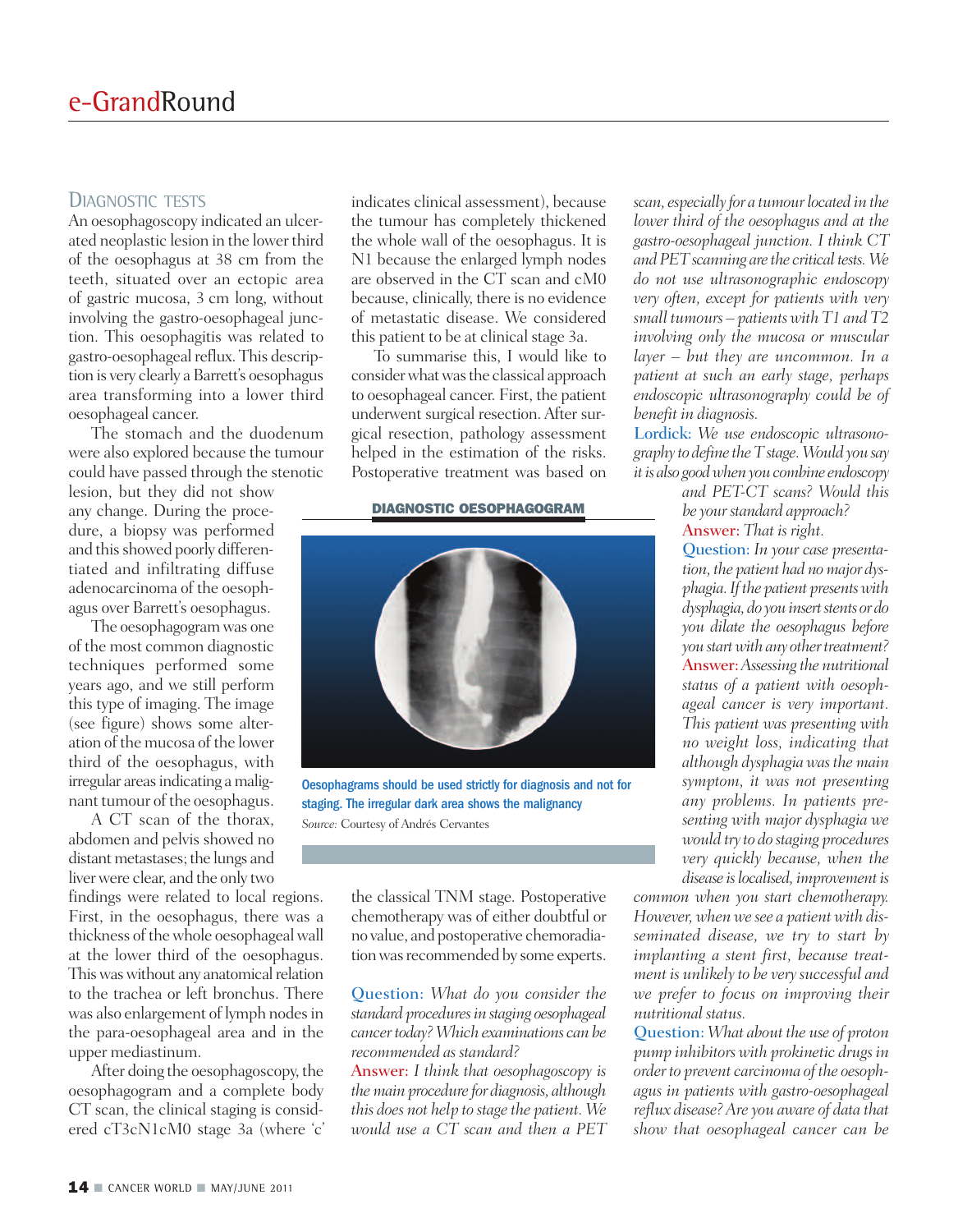*prevented by the long-term use of proton pump inhibitors?*

Answer: *I am not aware of any data that showthatthosepumpsmaypreventpatients from developing oesophageal cancer.*

#### CURRENT APPROACHES TO LOCALISED GASTRO- OESOPHAGEAL CANCER

A multidisciplinary approach should be adopted in the care of patients with localised gastro-oesophageal cancer. Clinical staging should include PET scanning for tumours located in the lower oesophagus or in the gastrooesophageal junction.

The patient in our case study had a PET scan performed with labelled fludeoxyglucose (18F), which confirmed the absence of distant metastases. This is a very important point because PET scanning is more sensitive even than current helical CT scans in detecting dissemination of the tumour. Approximately 18%–20% of patients without metastasis in the conventional workup are diagnosed asstage IV with a PET-CT.

The <sup>18</sup> FdG PET-CT scan showed a hypermetabolic area at the lower third of the oesophagus, with a maximum

| († Yojame 2<br>141 - 2066<br>141 - 4<br>141 givierd 141 - HTP<br>Seepoind 9 de Orther<br>traiti AUCOR, John Autorio<br>Al Al Seepo<br>The The 23 2009<br>FOX: GALID 1 |  | <b>BO Volume 2</b><br>D70V 08.0 cm |  | <b>Despited</b><br>10200000<br>w<br>Ext Der 28 2009 |  |
|-----------------------------------------------------------------------------------------------------------------------------------------------------------------------|--|------------------------------------|--|-----------------------------------------------------|--|
|                                                                                                                                                                       |  |                                    |  |                                                     |  |
|                                                                                                                                                                       |  |                                    |  |                                                     |  |

#### **18 FdG PET-CT SCAN FOR STAGING**

Areas of very high uptake of the <sup>18</sup>FdG show the tumour in the lower third of the oesophagus and reveal the involvement of lymph nodes in the mediastinal area

*Source:* Courtesy of Andrés Cervantes

standardised uptake value (SUV) of 8.9 g/ml. Another metabolic area was observed at the upper mediastinum (SUV max: 3.4 g/ml), associated with the lymph glands (see below). This confirmed that this patient had locoregional disease involving the oesophagus and also locoregional lymph nodes.

#### **DISTRIBUTION** OF GASTRO- **OESOPHAGEAL TUMOURS**

Squamous cell carcinoma of the oesophagus is

mainly located in the upper two-thirds of the oesophagus, and accounts for approximately 18% of cases. Adenocarcinoma of the lower oesophagus affects 26% of patients, while adenocarcinoma of the gastro-oesophageal junction accountsfor a further 26%. Gastro-oesophageal tumours at these two sites are increasing in incidence and are common in developed

> countries – the US and Europe – where gastric cancer is not so common. Traditionally, gastric cancerwas more common in Mediterranean countries, but its incidence is now decreasing,while tumours located around the junction and the lower section of the stomach are increasing. In this clinical case, smoking, alcohol and obesity are all related to the reflux disease, which could be the cause of the tumour.

The Siewert classification of gastro-oesoph-

#### **DISTRIBUTION OF GASTRO-OESOPHAGEAL TUMOURS**



These relative incidence data were adapted from the US Surveillance, Epidemiology, and End Results programme (SEER), and are likely to be different in other parts of the world

> ageal junction adenocarcinomas is a surgical one: type I is when the tumour is located in the distal oesophagus(36% of patients); type II is true junctional disease  $(27%)$ ; and type III is when the bulk of the tumour is below or at the subcardial area (37%) (*Br J Surg* 85:1457).

#### PREOPERATIVE CHEMOTHERAPY

Several studies have helped us in understanding that preoperative chemotherapy should be considered the standard of care.

A meta-analysis of randomised clinical trials of preoperative chemotherapy for oesophageal cancer by Gebski et al. (*Lancet Oncol* 8:226) showed clear, although limited, benefits (see p 16). Many of the studies were underpowered, with a very limited number of patients, and are now relatively old.

The MRC trial OE02 is important because it included 800 patients, making it the largest trial published so farin gastro-oesophageal cancer. It is also the most recent trial, published in the *Lancet* in 2002 (vol 350, p1727). The study included patients with all types of resectable oesophageal or cardia carcinoma,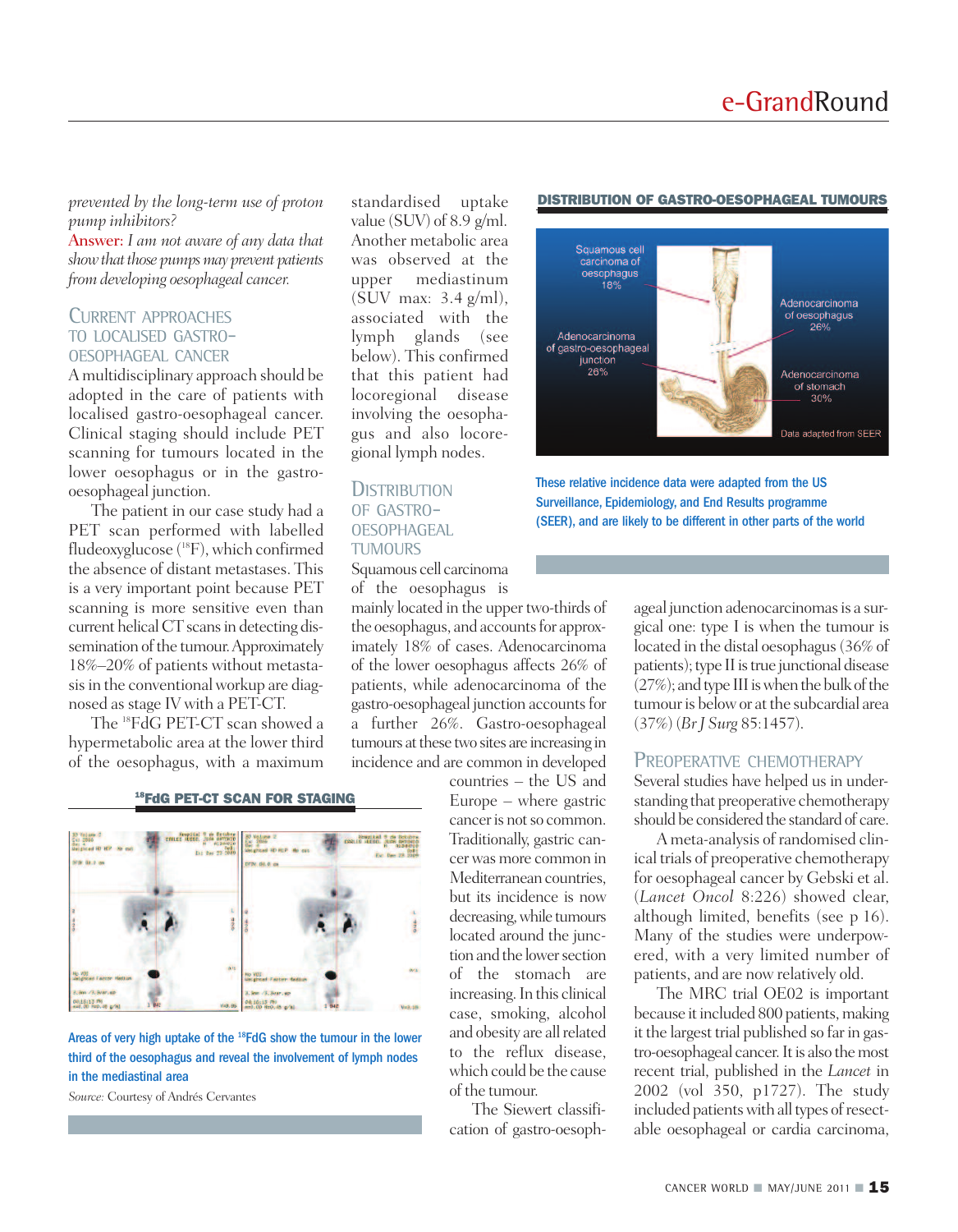including squamous carcinomas, adenocarcinomas and undifferentiated carcinomas (*n*=802). The patients were randomised to surgery alone or to the experimental arm of two courses of cisplatin  $(80 \text{ mg/m}^2 \text{ on day 1})$  and 5-fluorouracil  $(1000 \text{ mg/m}^2 \text{ con}$ tinuous infusion days 1–4), given in a very conventional way and repeated after 21 days, with surgery performed immediately after the second course. It is important to note that two-thirds of patients had adenocarcinoma histology (66%) and one-third had squamous histology (31%).

Results (see below) showed that median survival was improved by 3.5 months (13.3 vs 16.8 months), and overall survival after two years

was improved by 9% (34 vs 43 months). Most types of histology benefited from the experimental approach (*Lancet* 350:1727). Long-term results – after 10 years of follow-up – have recently been published, indicating that the benefits of preoperative chemotherapy continued over the longer term (*JCO* 27:5062–5067).

The next trial I would like to discuss is



#### **META-ANALYSIS OF NEOADJUVANT CHEMO TRIALS**

All-cause mortality estimates for neoadjuvant chemotherapy compared with surgery alone

#### Preoperative chemotherapy was shown to offer a slight advantage in this meta-analysis, which included studies dating back to 1982

*Source:* Reprinted from Gebski et al (2007) *Lancet Oncology* 8:226-234, with permission from Elsevier

> the MAGIC trial. Although many people consider this trial as a gastric cancer trial, a group of patientswith oesophagus and junction cancer were included. Patients were randomised to surgery only, or to preoperative chemotherapy with the classical British ECF combination of fluorouracil, cisplatin and epirubicin. Patients were given three courses of pre

operative chemotherapy followed by three further courses after surgery. The quality of the trial is well established, and it has been published in the *New England Journal of Medicine* (vol 355, p11).

Final results indicate that median survival was improved by four months (24 vs 20 months) and two-year survival increased by 9%(50%vs 41%). The key finding was a 13% increase in five-yearsurvival  $(36\% \text{ vs } 23\%)$ . Both progression-free survival and overall survival were significantly improved.This benefit applied to all patients, including those with stomach tumours, junction tumours and oesophagus tumours.

A further study of perioperative chemotherapy for

localised gastro-oesophageal cancer, the French trial FNLCC 94012-FFCD 9703, has not yet been published in full (Boige et al, Abstract 4510, ASCO 2007). It randomised 224 patients to surgery alone or to three courses of platinum and fluorouracil (5FU 800 mg/m2 on days 1–5), and did not include epirubicin, making it different to the British



#### **UK MRC OE02 TRIAL**

#### Ten-year results showed a sustained improvement in both disease-free and overall survival with preoperative chemotherapy

CS – neoadjuvant chemotherapy plus surgery arm, S – surgery alone

*Source:* WH Allum et al (2008) *JCO* 27:5062– 5067. Reprinted with permission. ©2008 American Society of Clinical Oncology. All rights reserved.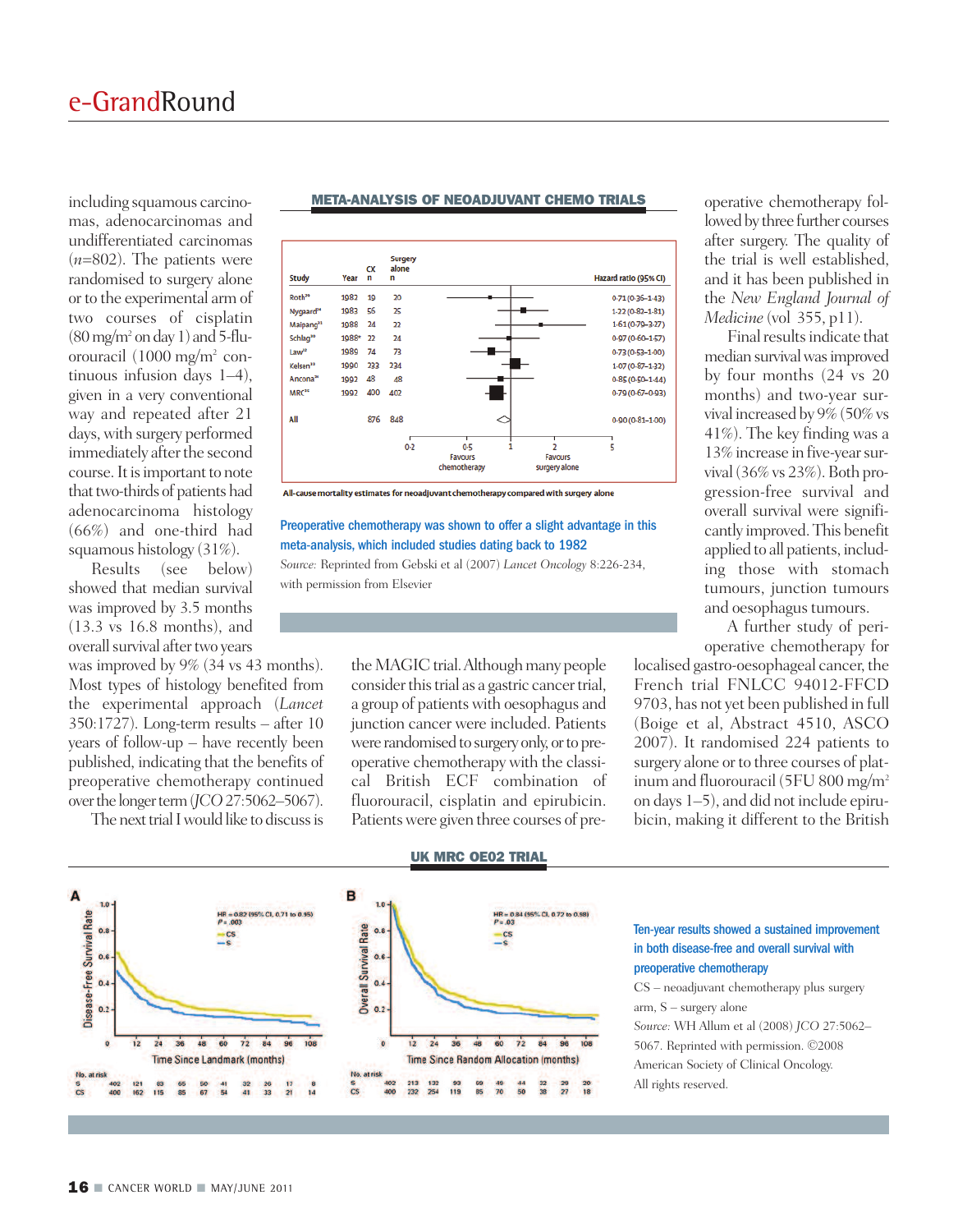trial. Another difference is that twothirds of the patients had gastrooesophageal junction tumours, and only one-third had gastric tumours.

Results showed that perioperative chemotherapy improved progressionfree survival and overall survival. Median survival increased by nine months and three-year survival by 10%, while fiveyear survival increased by 14%.

These three trials of perioperative chemotherapy for localised gastrooesophageal cancer are all leading us in the same direction.They showthe reduction in the risk of death at five years was 25% (in the Cunningham trial; *NEJM* 355:11) to 31% (in the French trial; Boige,ASCO2007), indicating that perioperative chemotherapy may improve survival when given to patients with localised and resectable oesophageal or gastro-oesophageal cancer.

A meta-analysis of randomised clinical trials of preoperative chemoradiotherapy for oesophageal cancer (*Lancet* Oncol 8:226) indicates potential benefits, but also flags up some issues. There is a trend to higher mortality in patients treated with a combination of chemotherapy and radiation after surgery. Although this is now a commonly used approach in the US, my personal opinion, which is shared with others, is that in Europe chemotherapy without radiation could be the standard care for patients with lower-third, junction and gastric cancers, before surgical resection.

#### Question: *Inwhich patients do you consider using neoadjuvant chemotherapy?* Answer: *In all resectable patients except those clinicallystaged as cT1.* Question: *Would you use neoadjuvant chemotherapy in T3 tumours and also when you see lymph nodes involved?* Answer: *Yes, for any node-positive*

*tumours, including T3 and T4,wewould use preoperative chemotherapy.* Question: *Do you use, or is it possible to*

*use, capecitabine and oxaliplatin as part of the neoadjuvant chemotherapy?*

Answer: *Several trials performed in advanced disease have shown that oxaliplatin can be used safely and with good efficacy, substituting for cisplatin. Capecitabine could also substitute forfluorouracil. Going back to the clinical case* we were reviewing, we recommended pre*operative chemotherapy, and a combination of oxaliplatin and capecitabine was started. After the first course, the patient had complete resolution of dysphagia and a reassessment with PET-CT was performed after two weeks to assess the metabolic response.*

Question:*Do youthink that chemoradiation isthe preferred approach over chemotherapy alone, in neoadjuvant indications?*

Answer: The only place in which chemora*diation could be betterthan chemotherapy is in patients with squamous tumours of the two upper-thirds of the oesophagus. Definitive chemoradiation can cure about 25% of these patients. Apart from this group of patients, as far as I know, there are no good randomised trials comparing chemotherapy with chemoradiation. The data we have from the meta-analysis compared chemoradiation with surgery alone. There are also some*

*toxicity concerns. For this reason,Ipreferto startwith chemotherapy alone in patientswith tumoursthat are resectable, and not use chemoradiation.There are several studies showing that chemoradiation is effective, and can resultin an even higher proportion of patients with pathological complete remission than using chemotherapy alone. However, I think thisstrategyshould be considered experimental, and should be explored in future phase III trials.*

#### ASSESSING TUMOUR RESPONSE TO TREATMENT

The classical way of assessing response to chemotherapy is anatomic imaging. After several weeks, or even months, of therapy we expect to see a reduction in tumour size. This could be seen as a very late effect, six to eight weeks after starting treatment. This is what we do at the moment, but we have to improve on this. We have to make the most of the opportunities we have now to include biochemical or molecular imaging. PET scanning is useful because it can detect an effect of therapy in reducing cell proliferation or in stimulating cell death. This effect can be seen as early as one to two weeks after treatment, so it can guide treatment decision making. Several groups have published data on this, and more work is ongoing.

A study by Ott and colleagues, looking at tailoring treatments based on metabolic response (Ott et al *JCO* 24:4692) included 65 patients with locally advanced adenocarcinomas of the gastrooesophageal union who received preoperative cisplatin-based chemotherapy. They were assessed before the start of treatment and on day 14. Results show a clear difference in PET response, based

#### **ASSESSING TUMOUR RESPONSE**



New imaging modalities offer the potential to identify responders much sooner than relying on tumour shrinkage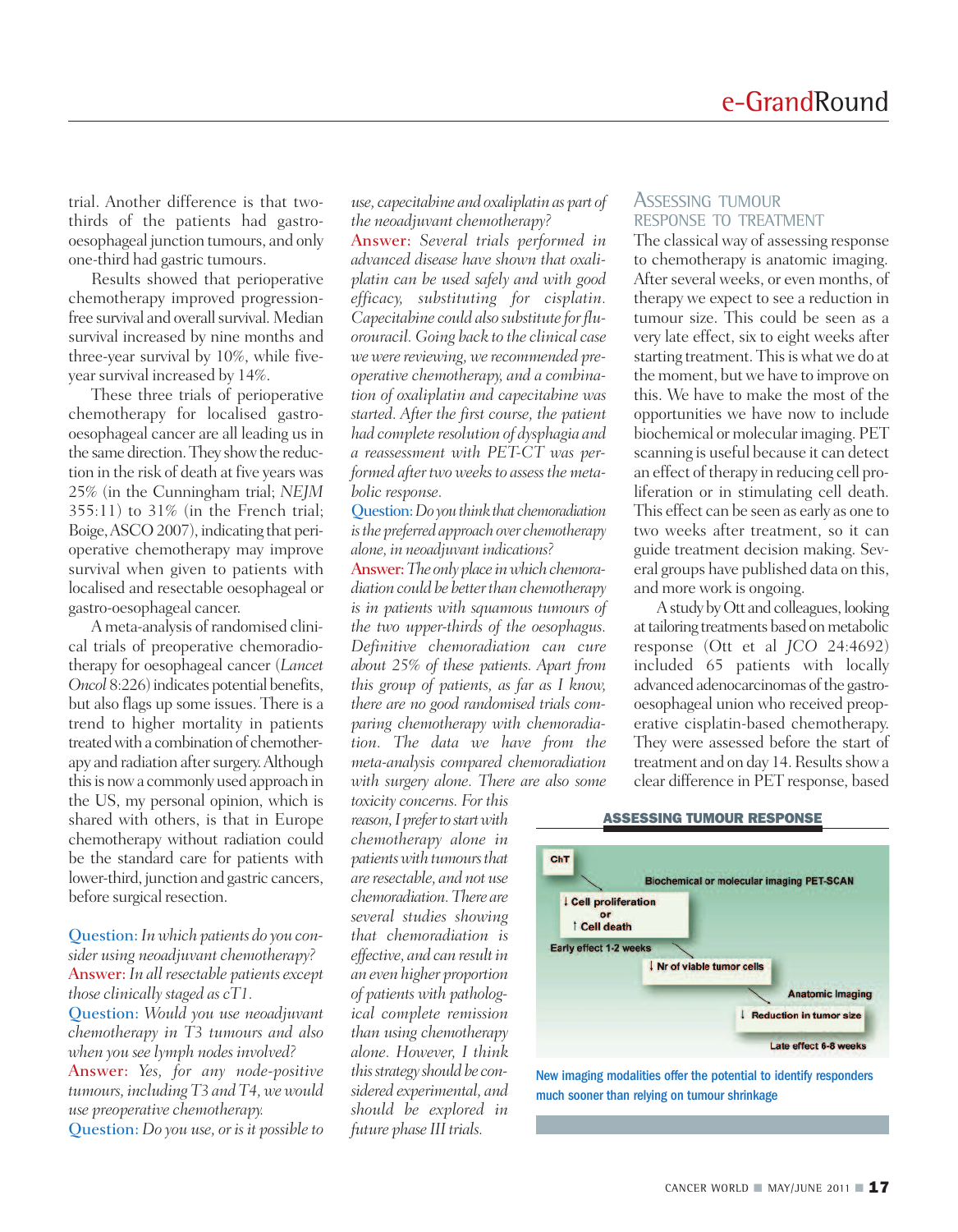on a reduction of atleast 35%in themaximum standard uptake value. These patients do better than those not showing a significant response on PET. I think this is an important finding, although it is based only on retrospective studies.

In the patient in our case study, early reassessment with a PET scan performed two weeks after starting treatment showed a complete response, with no uptake of <sup>18</sup> FdG. Knowing that this patient was so chemosensitive, we decided to go on and give four more courses of the combination of capecitabine and oxaliplatin.

Results from the MUNICON phase II trial looking at the value of PET to assess earlymetabolic response and guide treatment of adenocarcinoma of the gastro-oesophageal junction confirmed the finding that patients with an early PET response that leads to several courses of chemotherapy do much better than those not showing a PET response, who go directly to surgery (*LancetOncol* 8:797– 805). These data confirm the prognostic value of PET scanning in the assessment of response to treatment.

#### **RECOMMENDED APPROACH FOR LOCALISED OESOPHAGEAL CANCER**

- Clinical assessment and staging
- Multidisciplinary team discussion
- **■** Preoperative treatment in all patients with clinical stage II and III disease
- Surgical resection after chemotherapy
- Pathology assessment and the estimation of risk
- Postoperative chemotherapy?
- **■** Participation in trials

patient. The main data from the case study's pathology report showed the patient had a moderately differentiated adenocarcinoma of the lower oesophagus. The tumour was infiltrated to the perioesophageal fat, so we considered this patient to have a ypT3 tumour (where 'yp' indicates pathological assessment after preoperative therapy). Perineural invasion was present, although none of the nine mediastinal nodes and none of the 13 perigastric nodes were involved. So this patient was ypT3 ypN0/22 M0 out of the 22 resected lymph nodes. In the omentum, no metastatic deposits were detected in the peritoneum. Overall, this patient was considered as a ypT3 ypN0/22 M0 patient.

#### **PET AS A GUIDE TO TREATMENT**

SURGICAL RESECTION The patient in our case

study underwent thoracoabdominal surgery with a total oesophagectomy. An oesophago-gastrostomy was performed using Akiyama's technique, with extensive mediastinal and perigastric lymphadenectomy. During reconstruction using Akiyama's technique, an omentectomy was also performed.

#### PATHOLOGY ASSESSMENT AND ESTIMATION OF RISK

It is very important to assess pathology to be able to estimate the risk for a particular

A complete response with no uptake of <sup>18</sup>FdG was observed

A total of 4 courses of treatment with capecitabine and oxaliplatin were given

The MUNICON trial showed that metabolic response assessed early on a PET scan can help doctors identify which patients will benefit from preoperative chemotherapy

*Source:* Courtesy of Andrés Cervantes



### POSTOPERATIVE TREATMENT

Many trials have been designed with pre and postoperative treatment. However, the postsurgery state of patients, including their nutritional status and the presence of surgically related complications, means that almost half of our patients cannot go through this final part of therapy. We decided against continuing chemotherapy to the patient in our case study on account of the changes to his nutritional status.

The patient is being followed up with clinical visits every three to four months for two years. He has no dysphagia, his trachea is working well and he can eat properly without any

> difficulties in swallowing. No postoperative chemotherapy was given due to the patient's poor nutritional adaptation and slow recovery after surgery. He lost around 20 kg in weight after surgery, although no steatorrhea or other signs of malnutrition were observed. There is no standard of care for follow-up, and this should be based on clinical signs and symptoms reported by the patient. We repeated a CT scan every six months for two years, and this patient has not shown any evidence of metastatic disease or signs of local relapse so far.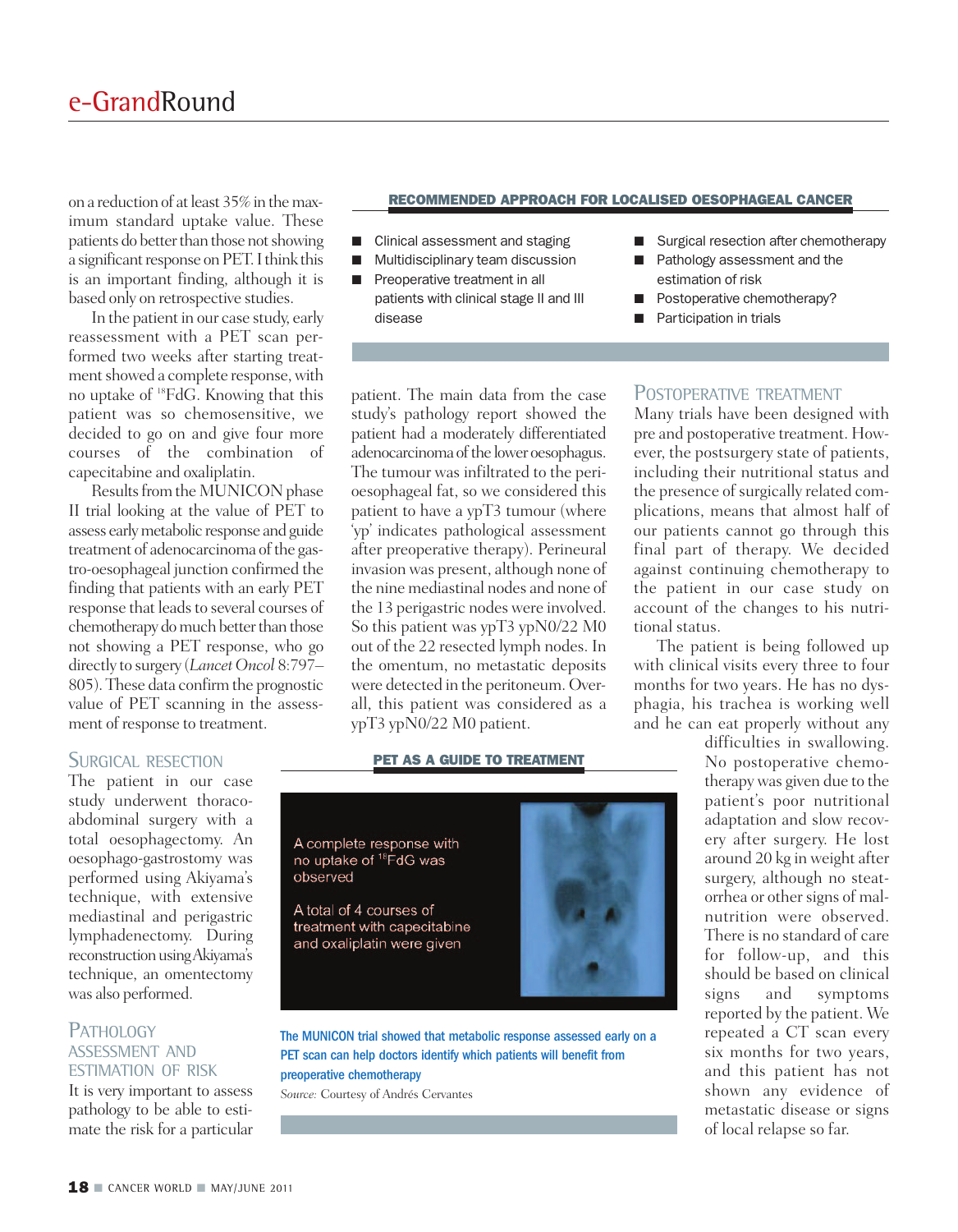#### **CONCLUSIONS**

In conclusion, the patient in our case study was diagnosed with a locally advanced lower third oesophageal adenocarcinoma. Clinically, there was a T3 nodepositive tumour with absence of metastatic disease.Iwould like to stressthat amultidisciplinary discussion is essential for all cases. This case is a good example of the benefits of multimodality treatment. The surgical approach allowed an R0 resection, which is essential to offer the patient the possibility of long-term survival. A resectable oesophageal cancer should be treated with preoperative chemotherapy in a multidisciplinary team approach.

More, and better designed, clinical trials are needed to refine the optimal approach.Iwould encourage everyone to consider entering your patients into appropriate multicentre trials to provide more information on the optimal approach formanaging oesophageal cancer for the future.



**Florian Lordick (FL) of the Braunschweig Clinic, Germany, hosted a question and answer session with Andrés Cervantes.**

#### **Q:** *When do you consider postoperative radiotherapy?*

**A:** That is a very difficult question. If the resection is R2 or R1, and there is evidence of microscopic or gross residual disease after surgery, then radiation could be considered as a palliative therapy. But we should balance the benefits of the radiation against the potential of inducing some other toxicities. I would be careful in selecting only those patients with residual disease after therapy for postoperative radiation. In general, it is not my standard of care.

**Q:** *What type of chemotherapy should be used?Isit necessaryto include epirubicin in the treatment regimen?*

**A:** In the three trials indicating positive effects, two gave positive results for the benefit of chemotherapy without using epirubicin. Most data on epirubicin are from the British group and are well established findings, but we have other trials indicating that, even in the absence of epirubicin, there are benefits with chemotherapy. So the use of epirubicin is not a must in my opinion.

**Q:** *Given that early PET response is predictive, when the patient responds to chemotherapy can you go with definitive chemoradiation and avoid surgery?*

A: This approach has not been well studied in patients with lower-third adenocarcinoma. In general, it is considered that surgery may be better than radiation as definitive treatment in these patients. I would recommend definitive chemoradiation only for those patients with cancers located in the upper two-thirds of the oesophagus. Even in the presence of a good response on PET scan, I would recommend surgery as standard of care.

**FL:** I agree that in patients with adenocarcinoma of the distal oesophagus there is not yet a clear role for definitive chemoradiation. The standard approach today is surgery for patients presenting with resectable adenocarcinoma of the distal oesophagus and gastro-oesophageal junction. However, I think the hypothesis is justified and studies should be conducted to see whether there is a role for non-surgical treatment in very good PET responders.

**Q:** *Do you also use radiation without chemotherapy as preoperative treatment in oesophageal cancer?*

A: No, I think radiation alone should not be used as preoperative treatment in oesophageal cancer. There are data and recommendations in the current ESMO guidelines showing there is no indication for radiation alone, apart from palliative treatment in some advanced and unresectable disease, but not as neoadjuvant therapy.

**Q:** *Does neoadjuvant chemotherapy in oesophageal cancer improve survival*? **A:** I showed a



meta-analysis and, more definitively, three trials, that indicate short-term and longterm improved survival in patients with gastro-oesophageal cancer receiving preoperative chemotherapy.These three trials give evidence at level 1 that preoperative chemotherapy does improve survival in patients with oesophageal cancer.

**FL:** We should consider that this question came from India, where there may be more patients with oesophageal squamous cell cancers than in Europe. Maybe the questions asked in India are not answered by the trials presented and we need more studies in that part of the world.

**A:** The squamous situation is different. Only the MRC trial included patients with squamous cancer (31% of the total). However, there was a very good trial presented by Kelsen et al. in 1988 (*NEJM* 339:1979–1984) indicating that preoperative chemotherapy in patients with squamous disease is not so beneficial.

**Q:** *Do you agree that there are differences between the optimal management of patients presenting with squamous cell cancer and those presenting with adeno-*